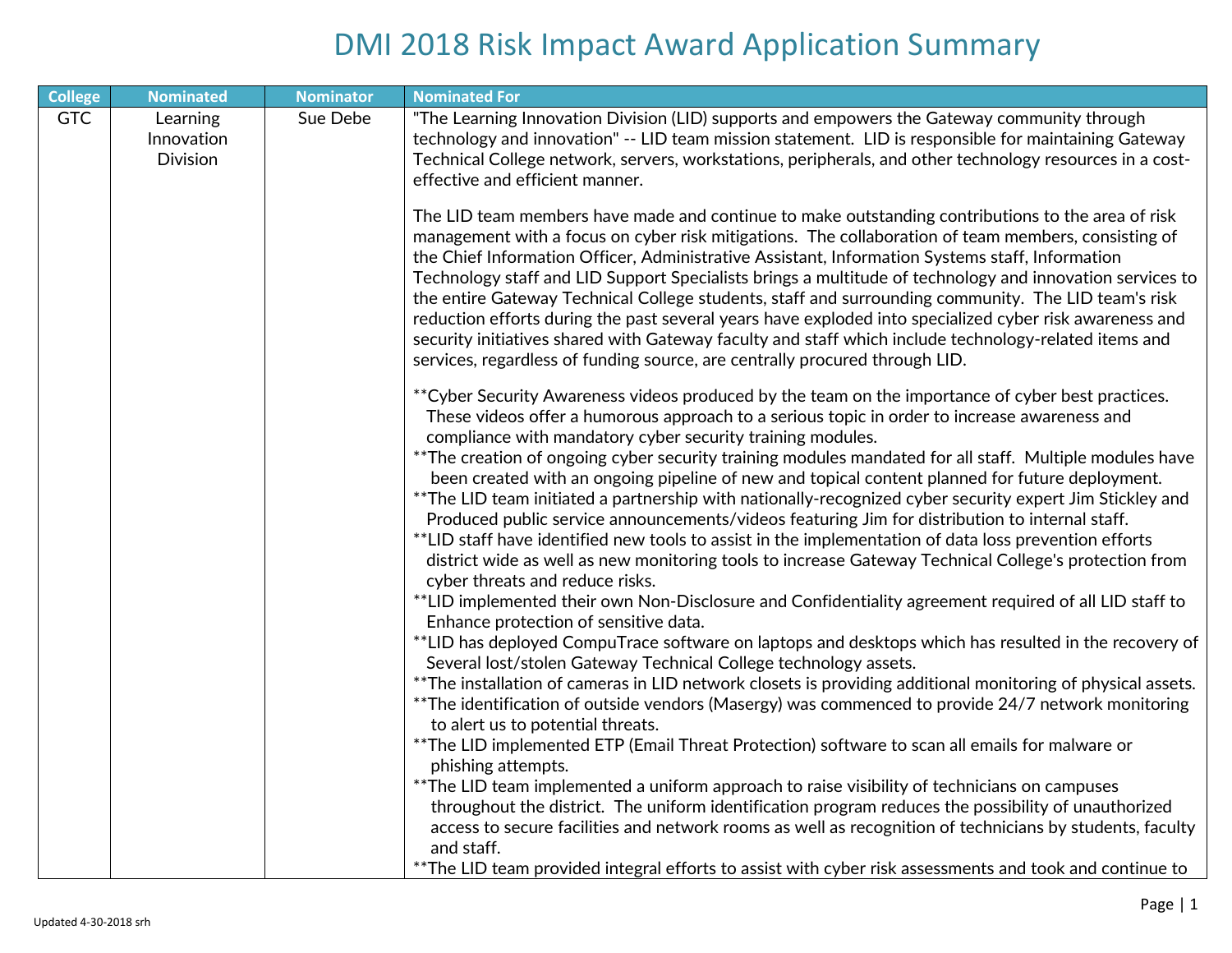|             |                  |                    | take action on recommendations provided by the assessment team.                                              |
|-------------|------------------|--------------------|--------------------------------------------------------------------------------------------------------------|
|             |                  |                    | **The team provides coordination and assistance with provision of cyber risk underwriting information        |
|             |                  |                    | necessary for annual insurance renewals.                                                                     |
|             |                  |                    | **LID's assistance with the maintenance of over four hundred cameras deployed throughout the                 |
|             |                  |                    | Gateway Technical College District provides a physical security risk reduction for our students, staff       |
|             |                  |                    | and visitors.                                                                                                |
|             |                  |                    | **The LID proved to be a valuable member of the transition team assisting in the installation, readiness     |
|             |                  |                    | and maintenance of the Rave Mobile Alert platform. This alert technology enables Gateway Technical           |
|             |                  |                    | College to be more effective and efficient when sending out mass notifications.                              |
|             |                  |                    | **LID team members provide timely technological assistance and service with a smile -- especially            |
|             |                  |                    | computer, printer and technical support staff!                                                               |
| <b>LTC</b>  | Brenda Riesterer | <b>Cindy Dross</b> | Brenda has taken the leadership on working with DMI and each of the divisions and departments of the         |
|             |                  |                    | college to develop the Business Continuity Plan for LTC. She has taken the initiative to learn the           |
|             |                  |                    | requirements of the plan and has met with all of the managers to explain what the plan is and what they      |
|             |                  |                    | need to incorporate into the plan for their departments. Because of her leadership, the college now has a    |
|             |                  |                    | business continuity plan that is easy to maintain and update. She also serves as a valuable resource to      |
|             |                  |                    | other managers regarding risk management issues.                                                             |
|             |                  |                    |                                                                                                              |
|             |                  |                    | Brenda also manages all of the contracts for the college and continually ensures that the proper             |
|             |                  |                    | insurance requirements are in all of the contracts and agreements we have with outside vendors. This         |
|             |                  |                    | ensures that the college is protected if the unforeseen happens. She has also coordinated the                |
|             |                  |                    | agreement with Manitowoc County for a backup emergency center at LTC for Manitowoc County.                   |
|             |                  |                    | Brenda attended the FEMA multi-hazard emergency management in higher education with other staff              |
|             |                  |                    | from the college and has used those skills in coordinating various risk management activities on campus.     |
|             |                  |                    | She coordinates work with the Crisis Leadership Team, of which she is a member, and facilities and           |
|             |                  |                    | information technology staff to address security concerns on campus.                                         |
| <b>MATC</b> | Lowell Kellogg   | Virginia Hartt     | Lowell Kellogg has been employed with MATC and has accomplished more in 7 months than his                    |
| -Milw.      |                  |                    | predecessor did in several years.                                                                            |
|             |                  |                    | **Pro-active role as the Chemical Hygiene Officer.                                                           |
|             |                  |                    | ** Created a chemical inventory which he shares this format with others.                                     |
|             |                  |                    | **Trained Public Safety on Chemical Safety for emergency purposes.                                           |
|             |                  |                    | **Researched and typed up a Chemical Hygiene Plan for the committee to review.                               |
|             |                  |                    | **Ordered ERC (emergency response guidebook) for the entire district and has agreed to train how to          |
|             |                  |                    | use this booklet.                                                                                            |
|             |                  |                    | Lowell has assumed the responsibility for chemistry and biochemistry laboratories, including preparation     |
|             |                  |                    | of materials and solutions as requested by instruction. Has great communication skills and is very with      |
|             |                  |                    | personable with students and staff. He is providing the district with continuity with the Chemical           |
|             |                  |                    | Hygiene Plan and other related services (e.g. information on fire safety as he is a former fire fighter). He |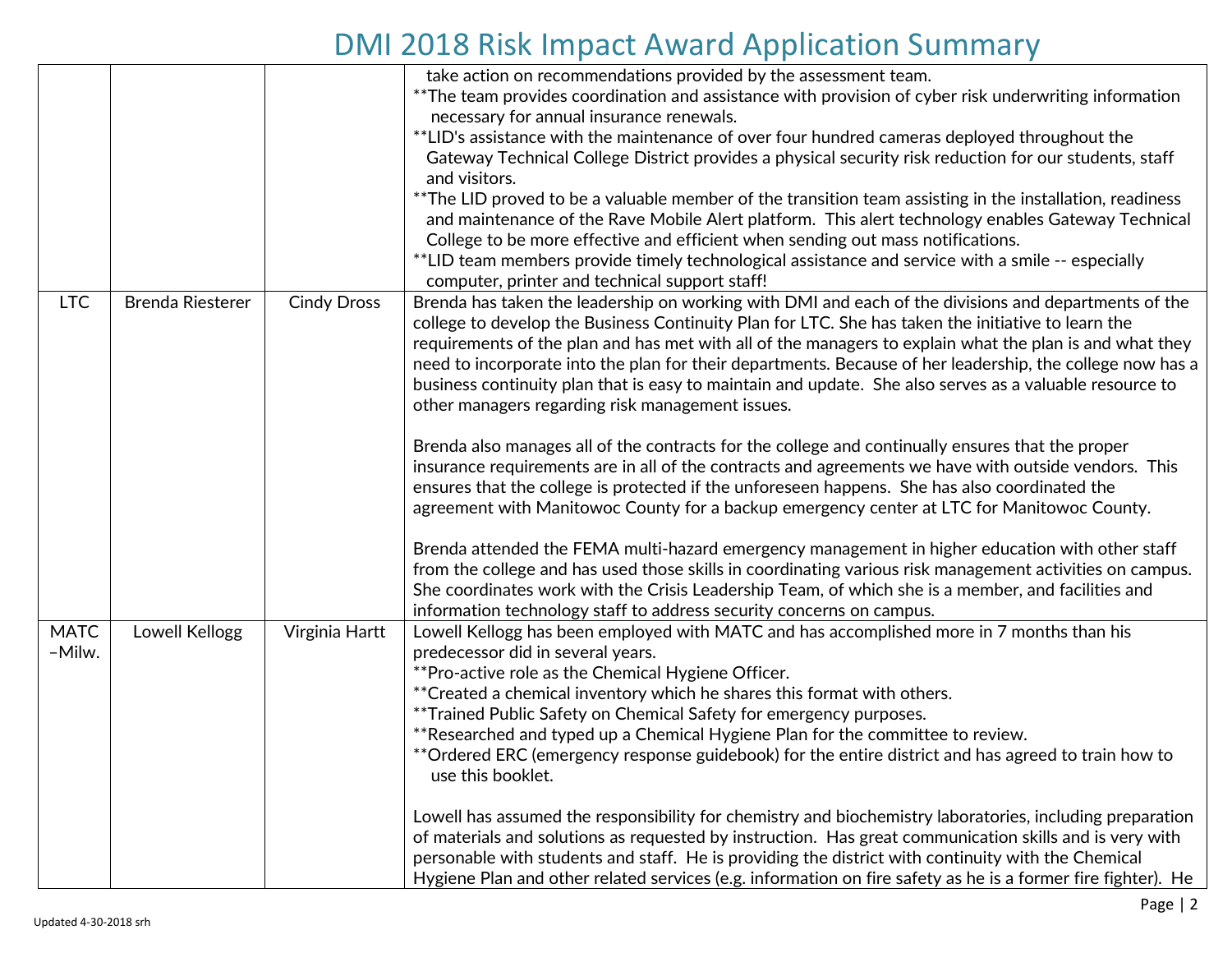|             |                                  |                | has helped developed a standardize PPE district wide. Willing to travel to other campuses to assure                                                                                                                                                                                                                                                                                                                                                                                                                                                                                                                                                        |
|-------------|----------------------------------|----------------|------------------------------------------------------------------------------------------------------------------------------------------------------------------------------------------------------------------------------------------------------------------------------------------------------------------------------------------------------------------------------------------------------------------------------------------------------------------------------------------------------------------------------------------------------------------------------------------------------------------------------------------------------------|
|             |                                  |                | consistency with lab safety. Lowell is truly a public servant.                                                                                                                                                                                                                                                                                                                                                                                                                                                                                                                                                                                             |
| <b>NTC</b>  | <b>Disaster</b><br>Response Team | Roxanne Lutgen | On the morning of December 8, 2017, NTC staff at our Wausau alternative high school notified our<br>security team that an elderly man was found dead just outside the back door of the alternative high<br>school building. Dan Jacobson and Jordan Schult called the police and immediately drove to the<br>alternative high school to investigate. Rob Elliott assisted with review of video camera footage, while<br>Dan and Jordan responded to the police and local high school leaders as they arrived at the site.                                                                                                                                  |
|             |                                  |                | After investigating, Dan, Jordan, and Rob discovered that the elderly man had walked to the area around<br>midnight Thursday and repeatedly tried to enter the locked alternative high school building. Police later<br>revealed that the 85-year-old man suffered from dementia, lived nearby with his wife, and it was not<br>uncommon for him to walk from his home. Police found no foul play.                                                                                                                                                                                                                                                         |
|             |                                  |                | After the coroner removed the body, the site required significant cleanup efforts and the temperatures<br>were well below freezing on December 8, 2017. Donning just surgical gloves to protect their hands<br>against the freezing cold, Dan, Jordan, and Rob respectfully cleaned the doors and sidewalk of bodily<br>fluids with bleach, a broom, and a garden hose. Thankfully, the cold temperatures had not frozen the<br>water spigot, but ice quickly formed on surfaces and challenged the team's cleanup efforts.<br>Unfortunately, the bleach left its mark on Dan and Jordan's trousers and reminded us throughout the<br>day of their ordeal. |
|             |                                  |                | Dr. Weyers canceled classes at the alternative high school for the remainder of the day and arranged for<br>counseling to the instructors and staff members. I personally heard comments of appreciation from the<br>alternative high school faculty and staff.                                                                                                                                                                                                                                                                                                                                                                                            |
|             |                                  |                | From an emotional perspective, the somber scene reminded us all of the fragility of human life. From a<br>physical perspective, the event emphasized the unforgiving cruelty of our Wisconsin weather. Mentally,<br>I was reminded of how tough these three men are, day in and day out, for our college.                                                                                                                                                                                                                                                                                                                                                  |
|             |                                  |                | Dan, Jordan, and Rob are truly risk management heroes. The December 8th event is just one example of<br>their preparedness, responsiveness, and willingness to do what it takes in any situation.                                                                                                                                                                                                                                                                                                                                                                                                                                                          |
|             |                                  |                | See news coverage of the event at<br>http://www.wausaudailyherald.com/story/news/2017/12/08/elderly-man-found-dead-near-<br>northcentral-technical-college-campus-wausau/935264001/                                                                                                                                                                                                                                                                                                                                                                                                                                                                        |
| <b>SWTC</b> | <b>Brian Kitelinger</b>          | Dan Imhoff     | Brian has a split role on campus serving part of his duties as an Industrial Lab Assistant with the<br>Electrical Power and Distribution (EPD) program. As the EPD assistant, Brian is responsible<br>implementing and monitoring safety procedures for the students when they are in the field. The other<br>half of Brian's position is as the campus safety officer. He assists in the development and<br>implementation of college safety practices and training. In addition to his regular duties; Brian is a                                                                                                                                        |